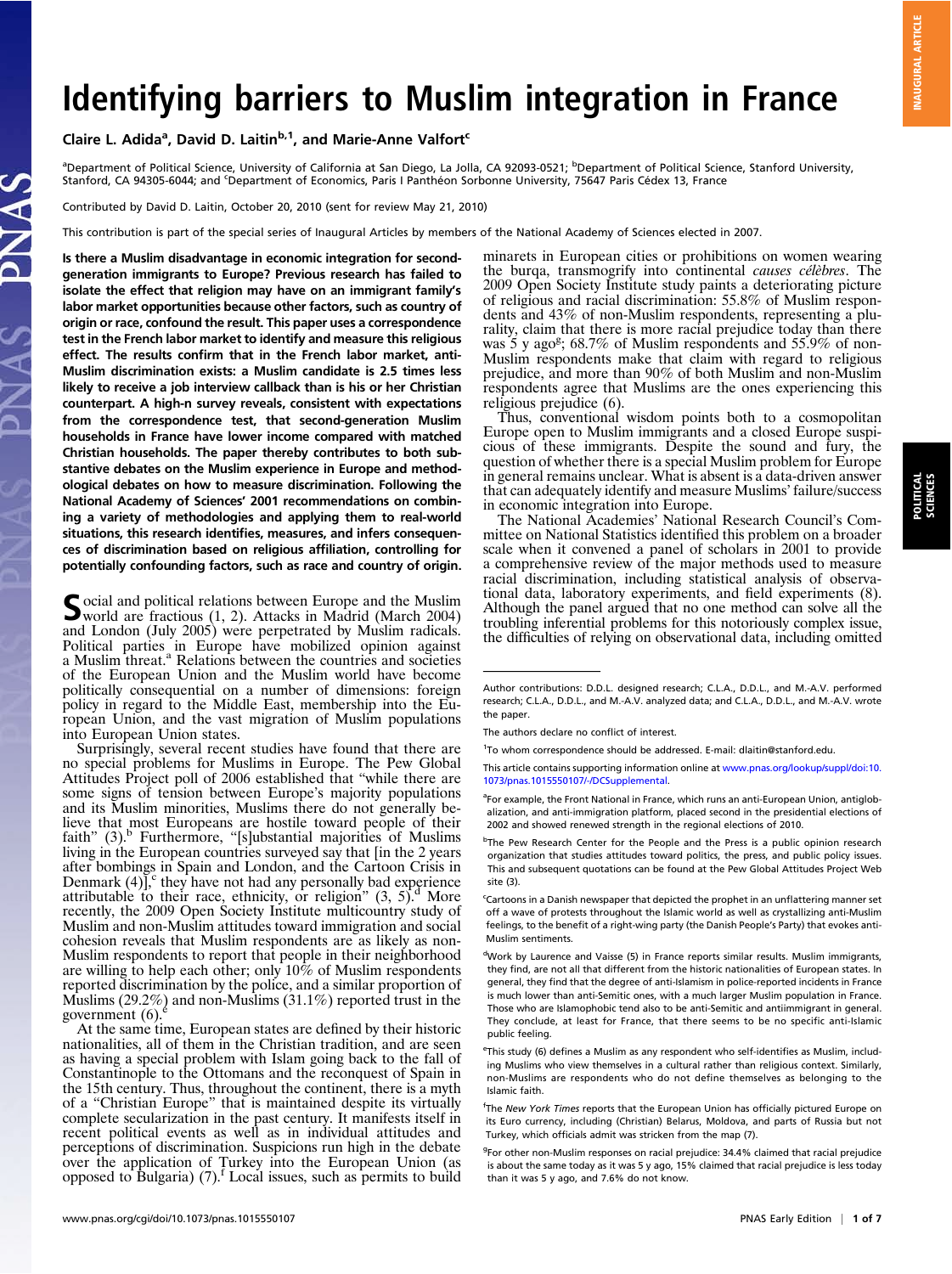variable and sample selection bias,<sup>h</sup> received special attention, perhaps because at the time of writing, reliance on observational data was thought to be used most often. Laboratory studies received a number of important critiques as well, ranging from the limits of external validity (the inability to generalize findings beyond the laboratory context) to Hawthorne effects (whereby subjects tend to behave differently under a microscope).

The mirror problems of observational and laboratory studies led the panel to give considerable attention to field experiments, such as audit studies, which were praised as "an important and useful means of measuring discrimination in various domains"  $(8)$ .<sup>i</sup> These studies have identified racial discrimination in the housing market, in car sale negotiations, and in preapplication behavior by lenders, among other economic transactions; yet they can draw only limited inferences about racial discrimination. Because it is not feasible to randomize a tester as to whether he or she presents himself or herself as white or black, it is not possible to claim confidently that if tester "A," who was black, were white, he or she would have done better.

The panel therefore finds great value in combining features of laboratory and audit studies. It reports on Bertrand and Mullaina-<br>than's classic curriculum vitae (CV) experiment, today called a "correspondence test," in which the researchers created two identical resumés stratified by low- and high-skill levels, and assigned a white-sounding name to a random half of the resumés and a blacksounding name to the other random half. The experiment generated striking results. Applicants with white-sounding names received 50% more callbacks than applicants with black-sounding names. Moreover, the return on quality of CV (i.e., reward for high-skill level) was high for whites but nonexistent for blacks. The randomization of race assignment across otherwise identical resumés made it possible to overcome the missing counterfactual and to draw inferences on the effect of race. Because of the relative methodological success of this mixture of experiment and audit, the report calls for greater research investment in the replication of laboratory experiments "in real-world settings with real-world data" (8).

This paper pushes the agenda set by the National Academy of Science panel report by addressing the issue of religious discrimination in Europe. It presents data on the relative success of a matched set of second-generation Muslim and non-Muslim immigrants in France to see if, conditioned on human capital, they face equal opportunities in the labor market, our criterion for economic integration. By doing so, it accomplishes two important goals. First, it contributes to a salient topical debate in a Europe struggling to cope with an era of high religious identification and massive Muslim immigration.<sup>J</sup> Second, it addresses and resolves the special methodological challenges involved in measuring religious discrimination. Indeed, identifying religious discrimination has inferential problems quite different from race, inasmuch as the signal of one's religion can be manipulated in front of an employer or a real-estate agent in ways that are far more difficult, on average, for race. A bigger problem in identifying a religious impact on employment opportunity is that of the confound that exists between religion and country of origin. If people from Turkey are most likely to be of Muslim heritage, how can we tell if labor market discrimination in Germany is attributable to suspicion of Turks or religious prejudice? Similarly, how would we know if labor market discrimination in the United Kingdom is attributable to bias against South Asians (from India, Pakistan, and Bangladesh) or Muslims? In France, how might we differentiate between prejudice against North Africans (Maghrebis) and prejudice against Muslims?

This paper introduces a solution to such previously intractable measurement problems. The resulting measure, if valid, would tell us if for Muslim immigrants and their descendants in country X,

economic integration faces higher barriers than if everything about these migrants were the same except for their religion. Using a correspondence test in the French labor market and a matching strategy that compares the relative success of two identical candidates who differ only in their religious affiliation, this paper identifies significant anti-Muslim discrimination, controlling for a factor (i.e., country of origin) that has confounded results in previous work. Its principal finding is that, all other things being equal, a Muslim candidate is 2.5 times less likely to obtain a job interview than is his or her Christian counterpart. A high-n survey of immigrants selected via the same matching strategy (e.g., immigrants from the same ethnic group but divided by religion) provides evidence for a substantial income effect consistent with the expectations derived from the correspondence test.

## Previous Research on Employment Discrimination in France Among Workers from Immigrant Families

Correspondence testing allows researchers to measure labor market discrimination based on specific characteristics, such as gender, age, race, or religion. A wide range of correspondence testing has been conducted beyond the United States, starting with the experiment of Jowell and Prescott-Clarke (9), which tested whether applicants from Asian backgrounds were discriminated against in the UK labor market. To our knowledge, four of these studies focus on discrimination against immigrants in the French labor market  $(10-13)$ .<sup>k</sup> These studies compare the response rate received by a CV with a Maghrebi-sounding first and last name with the response rate received by a CV with a French-sounding first and last name, with all other characteristics being equal across these CVs. Applicants from a Maghrebi background were found to be strongly discriminated against in the French labor market compared with those from an "authentic" French background. For instance, Duguet et al. (11) compute that for every 100 positive responses for the authentic French candidate, the Moroccan candidate received only 35, with the difference statistically significant at the 99% confidence level.

Although these studies reveal substantial discrimination against applicants of Maghrebi background, they do not allow us to isolate the source of this discrimination. Two confounding factors are at stake: do employers discriminate against Maghrebis or against Muslims?

The difficulties in identifying a religious effect as demonstrated in the CV experiments performed so far are not easily resolved, and this is all the more so in surveys. Data on Muslims in France are hard to get. A 1978 law set prohibitions on the collection of data on the racial, religious, or ethnic identity of its citizens, creating challenges for demographic research. For instance, in a leading sociological study of the economic success of different immigrant groups, researchers could not distinguish the children of Algerian migrants into France from the children of the pieds noirs, those of European ancestry who left after Algerian independence in 1962 (14). Although the law was partially relaxed in 2007, this type of data collection has remained stringently limited (15–17).

Equally important for the problem of statistical analysis, those available mass surveys exempt from state oversight rarely (with the Pew Global Attitudes Project poll being the partial excep-

hOmitted variable bias occurs when a correlation observed between two variables is actually driven by each variable's correlation with a third omitted variable. Sample selection bias occurs when the experimenter chooses a nonrandom set of observations (a subset of the data is systematically excluded) for statistical analysis.

i Audit studies measure discrimination directly via experimental fieldwork (i.e., by introducing an experiment into a real-world context).

<sup>&</sup>lt;sup>j</sup> "There are estimated to be 15–20 million Muslims living in the E.U.", nearly all of them from post-World War II waves of migration (6).

<sup>&</sup>lt;sup>k</sup>Publications by Foroni (12) and Cédiey et al. (13) are products of ISM-CORUM, a nongovernmental organization that provides services to and conducts research on French immigrants. The experiment presented in this paper was administered by ISM-CORUM, under the scientific direction of Eric Cédiey and David Laitin ([http://www.ismcorum.org/\)](http://www.ismcorum.org/).

Under Article 8 of the French Data Protection and Liberties Act (Loi informatique et libertés) of 1978, the Commission nationale de l'informatique et des libertés (CNIL) was created as an independent administrative state authority to ensure that outside of the national statistics agency [Institut National de la Statistique et des Etudes Economiques (Insee)], "personal data revealing directly or indirectly the racial or ethnic origin of individuals" could not be processed [by government personnel or on government contract] without consent. More information on data constraints in France can be found on the CNIL Web page (15). In 2009, the Minister of Diversity and Equality of Opportunity, Yazid Sabeg, with the full support of the president, adopted a different tack on the collection of data on the ethnic and religious self-designation of French citizens, which may prove to be a major breakthrough in future sociological analysis of the population. A discussion of the vigorous debate that ensued was published (16). The Héran report (17) was commissioned by the Minister.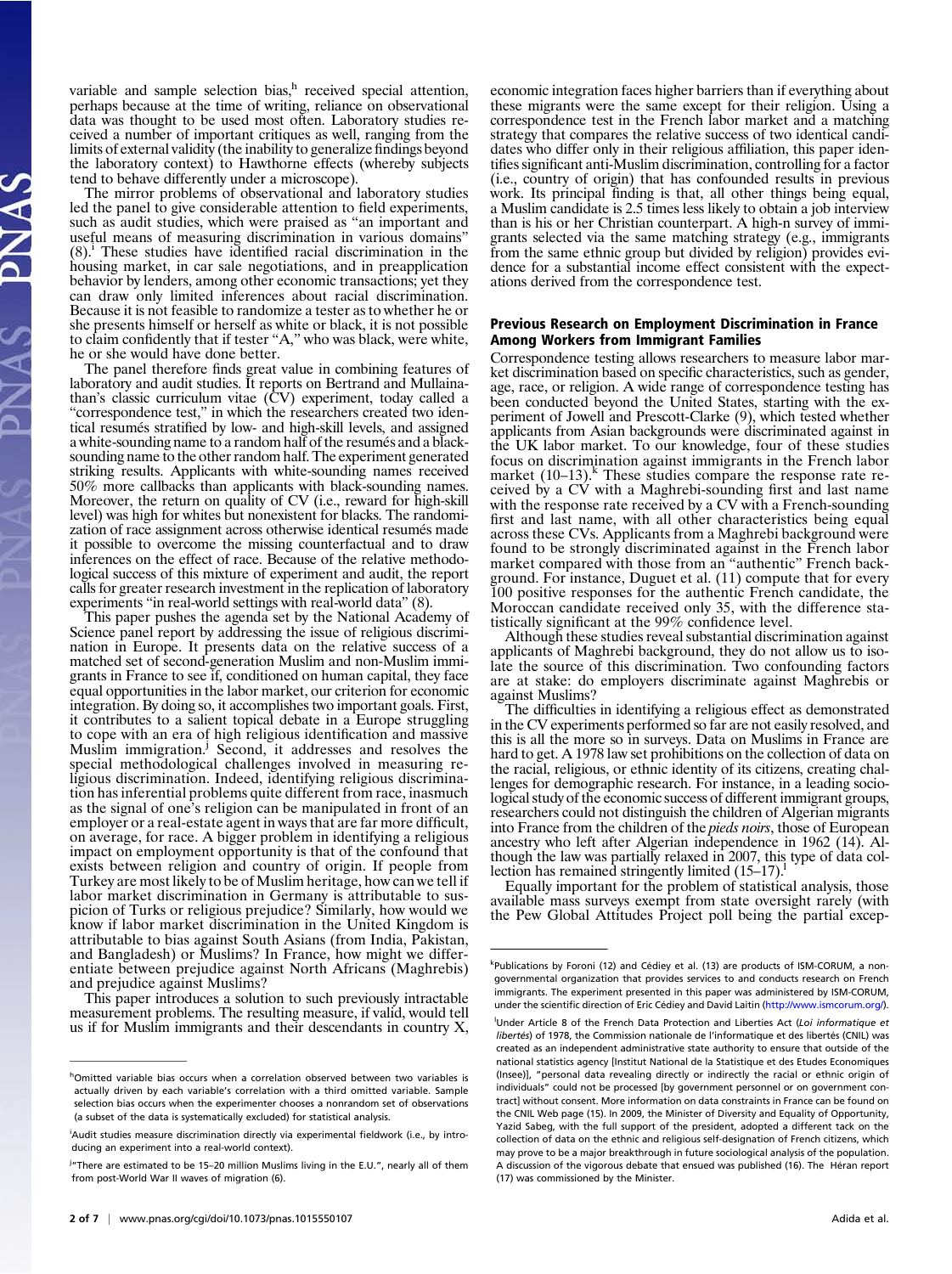tion) include enough Muslims to allow for good data analysis. For example, the World Values Survey included in its latest wave for France only 47 reported Muslims out of a sample of 1,001. Given that there are an estimated 6.3% Muslims in France, this survey is hardly representative of the Muslim population  $(18)$ .<sup>m</sup>

The real killer for identifying a Muslim effect is that most Muslim immigrants to each of the major European states come from a single country or world region. In Germany, nearly all Muslims are from Anatolia; in the United Kingdom, the same is the case with South Asians; and in France, nearly all Muslims are from the Maghreb. In each of these cases, it is nearly impossible to determine conclusively whether any additional problems that these immigrant populations and their descendants have had in economic mobility beyond the problems faced by non-Muslim immigrant families are attributable to the fact that they are Muslim. For example, nearly all immigrants to France from Portugal are Catholic, and nearly all immigrants to France from Algeria are Muslim: once they control for homeland, statistical models cannot distinguish a religion from a country effect on outcomes. To look at the inferential problem another way, any special problems in economic advance faced by children of North African immigrants to France may be attributable to their Muslim religion, the fact that they were a colonized people from a geographic area where the major state fought an insurgency against French imperialism, or some aspects of North African life distinct from Islam (e.g., language, educational systems, history of authoritarian political rule).

To illustrate one aspect of the inferential problem, we draw from a large-n survey of 12,010 randomly selected households with an immigrant then (2002–2003) living in France, one of the few large-n surveys in France in which a self-reported question on religion was posed (19).<sup>n</sup> The survey also contains key information on the age, gender, education, region, country of origin, and income of immigrant respondents. These data were collected to study the retirement decisions of immigrants, but they allow us to illustrate the problem of trying to infer the effects of religion on income when there is a high correlation between homeland and religion.

Consider Fig. 1, which analyzes these data, where models 1, 2, and 3 illustrate the problem (the three statistical models are described in the legend for Fig. 1). Model 1 estimates the respondent's income as a function of his or her religion, controlling for gender, age, education, and length of stay in France. With dummies for all religions (and Christianity the omitted category, thereby serving as the point of comparison), we find that Muslim immigrants are significantly poorer than Christian immigrants. In model 2, we add home country fixed effects, a statistical technique that allows us to control for the immigrant's homeland. In model 3, we do the same for region of origin. The Muslim effect previously identified in model 1 loses statistical significance in models 2 and 3. Once we control for country or region of origin, we are unable to identify a Muslim effect, suggesting that the religious effect we measured in model 1 may actually be driven by some other cause related to a respondent's home country or region of origin rather than his or her religion. If the goal is to identify an independent Muslim effect on an immigrant's economic integration, this study (as with the previously reviewed CV studies) yields inconclusive results. A different strategy is needed to address our questions.

#### Our Matching Strategy

Our approach is to use a matching strategy, targeting immigrant groups that are divided religiously, with one portion of them being Muslim and another portion, quite similar to the first culturally, economically, and in education, being Christian. [A literature review on matching strategies can be found in the article by Sekhon (20)]. Comparing the Muslims and Christians in each group allows one to measure the "Muslim effect" without other confounding factors, such as region or country of origin.

Proper matching requires that the two subsets of religiously divided immigrant groups arrive at the host country with relatively equal resources, or else the comparison would be biased. Suppose the target population was the Lebanese population in North America and the comparison were between Maronite Christians and Sunni Muslims. Because the Maronites start off earlier and with rich international networks of banking families, a finding that Maronites achieve higher rates of economic success would tell us little about comparative social and economic barriers in the West attributable to religion  $(21)$ .<sup>o</sup> Furthermore, insufficient overlap on initial income on arrival and on length of residence in the United States would lead us to estimate, in a statistical analysis, coefficients that are model-dependent, and would therefore limit our ability to make confident inferences about the religious effect on immigrant integration.

Careful examination of selected small immigrant groups in France, however, invites opportunities to get a reasonable approximation of an unbiased comparison. In our case, we identified an estimated 10,000 immigrants in France with family backgrounds as Joolas and Serers, two distinct ethnolinguistic com-<br>munities from Senegal (22).<sup>p</sup> These two groups, unlike all other communities in Senegal, have a sufficiently large Christian population to allow for intragroup comparisons  $(23, 24)$ .<sup>q</sup> Moreover, contrary to what we observe for Lebanese Maronite Christians and Sunni Muslims, Senegalese Christians did not benefit from the earlier settlement of a Senegalese Christian diaspora in France. To confirm this, we rely on a survey administered by David Laitin with the French firm Conseils-Sondages-Analyses (CSA), in which 511 Serers and Joolas, both Christians and Muslims, were polled on a variety of issues concerning their integration in France. Data from that survey indicate that the time elapsed since the settlement of the first migrant is 39 y for Senegalese Christian families and 39.3 y for Senegalese Muslim families. This difference is not statistically significant.<sup>r</sup> Furthermore, there is no statistically significant difference in the distribution of years of arrival in France between the two groups.

A rather common impression among the French population (and especially among the French population of Maghrebi origin) is that African Muslims are not "real" Muslims because they know little to no Arabic and interact indiscriminately with African Muslims and African non-Muslims (25). Our choice of a target POLITICAL SCIENCES

POLITICAL<br>SCIENCES

mThe World Values Survey (18) is a global network of social scientists who have surveyed the basic values and beliefs of the publics of more than 80 societies on all six inhabited continents. Note that only 497 respondents reported their religion; thus, Muslims represented 9.9% of those who reported their religion. Still, the sample size of 47 limits the degrees of freedom necessary for careful statistical controls.

<sup>&</sup>lt;sup>n</sup>The Passage à la Retraite des Immigrés (PRI) project (19) was carried out under the direction of Claudine Attias-Donfut, in collaboration with Rémi Gallou and Alain Rozenkier, with funding from the Agence nationale pour la Cohésion Sociale et l'Egalité des chances (ACSE), Agricarrco, Mutualité Sociale Agricole (MSA), and Caisse des Mines. This PRI project, completed in 2003 by the Caisse Nationale d'Assurance Vieillesse and the Insee, examines the factors and mechanisms that characterize immigrants' transition into retirement. Respondents were randomly selected from the Insee Census of 1999, from the baseline population of households with at least one immigrant member between the ages of 45 and 70 y at the time of the survey administration. The resulting sample comprises 6,211 respondents, 46.4% of whom are women, with a mean of 55.8 y of age and a median of 55 y of age. It is representative of the immigrant population residing in metropolitan France in 2003, that is, of all foreign-born immigrants in the selected age range. Although the data remain private, the authors kindly provided the data permitting our analysis in Fig. 1 and [Table S1.](http://www.pnas.org/lookup/suppl/doi:10.1073/pnas.1015550107/-/DCSupplemental/pnas.201015550SI.pdf?targetid=nameddest=ST1)

<sup>&</sup>lt;sup>o</sup> According to the "Detroit Arab American Study" (21), Christian Lebanese immigrants arrived in the United States, on average, 10 y earlier than Muslim Lebanese immigrants. Furthermore, 58% of Christians of Lebanese origin were born in the United States compared with a mere 18% of Muslims of Lebanese origin.

<sup>&</sup>lt;sup>p</sup>We include Manjaks, a closely related linguistic group, with the Joolas (22).

<sup>&</sup>lt;sup>q</sup>From the 2002 Senegalese census (23), 25% of the Joolas and 11% of the Serers are Christian, whereas only 5% of the Senegalese population as a whole is Christian (24). It is worth noting that these Christian population shares are rather low. This raises a possible concern that the French assume all members of these communities are Muslim. Experimental evidence revealing that French hosts tend to misattribute Islam to all black Africans will be presented in future work. This misattribution would mean that the effects we identify via our matching strategy are actually biased downward. If anything, the real size of anti-Muslim discrimination is even greater than what we measure here. r This survey was conducted in 2009 under contract by CSA France, in a project in which David Laitin, Yann Algan, and Vincent Tiberj were the principal investigators. There were 511 respondents from Serer or Joola backgrounds (with 509 giving a clear indication as to whether their household is Muslim or Christian). The survey had 29% Christian respondents and 71% Muslim respondents. Descriptive statistics of the survey are provided in [Table S2.](http://www.pnas.org/lookup/suppl/doi:10.1073/pnas.1015550107/-/DCSupplemental/pnas.201015550SI.pdf?targetid=nameddest=ST2) Hereafter, this survey will be referred to as the Laitin/CSA survey.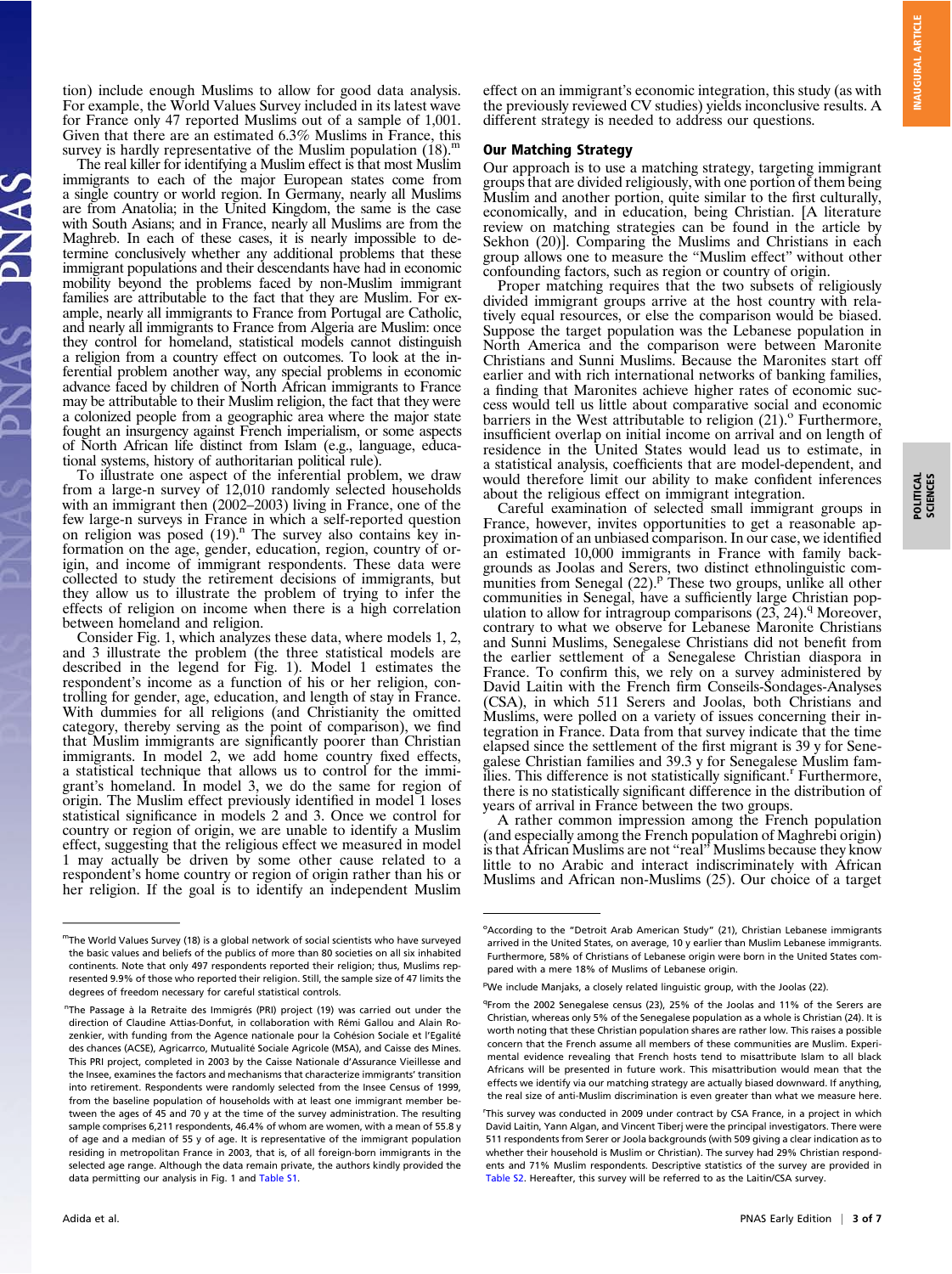

Fig. 1. Impact of religion and geographic origin on a household's yearly income. This figure is based on results in [Table S1.](http://www.pnas.org/lookup/suppl/doi:10.1073/pnas.1015550107/-/DCSupplemental/pnas.201015550SI.pdf?targetid=nameddest=ST1) The dependent variable is an ordinal variable ranging from the value "0" if the yearly household income is null to "14" if the yearly household income is greater than 68,000 Euros. The independent variable is whether the respondent is "Muslim," a binary variable, which takes the value "1" if the head of household is Muslim and "0" otherwise. In model 1, Muslim is significant at the P < 0.01 significance level on a two-tailed test. It is not significant by conventional standards in model 2 and in model 3. As for controls, "Female" is a binary variable, which takes the value "1" if the head of household is female and "0" if the head of household is male. "Age" is a continuous variable equal to the actual age of the head of household. "Education" is an ordinal variable ranging from the value "1" for no schooling to "6" for postsecondary education. "Jewish" is a binary variable, which takes the value "1" if the head of household is Jewish and "0" otherwise. "Asian" is a binary variable, which takes the value "1" if the head of household is Buddhist, Hindu, Shintoist, or Confucianist and "0" otherwise. "Atheist" is a binary variable, which takes the value "1" if the head of household is an atheist and "0" otherwise. The reference group is "Christian," a binary variable, which takes the value "1" if the head of household is Christian and "0" otherwise. "Yrs France" is a continuous variable equal to the number of years that the head of household has lived in France. SEs in the original probit model are robust. In the figure, the dot represents the regression coefficient, the horizontal line marks the 95% confidence level, and the two vertical lines mark the 90% confidence level. F.E. refers to fixed effects.

population less spontaneously associated with Islam in the French collective imagination, however, would lead to an underestimation of anti-Muslim discrimination. Our results should thus be interpreted as a lower bound on the magnitude of anti-Muslim discrimination: levels of discrimination among Maghrebis, the real Muslims who are at the center of public debates about the role of Islam in France, would almost certainly be even higher than those we find for Senegalese Muslims.

Keeping with the matching strategy outlined above to separate out region of origin and religion, our experimental design demanded three comparable CVs, two of them from women with an obvious Senegalese surname (Diouf) but one with a well-known Muslim first name (Khadija) and the other with a well-known Catholic first name (Marie). The third CV was from a woman with a typical French republican name, with no religious connotation (Aurélie Ménard). In addition to differences in the first names, we introduced two signals of religious identity related to the work and volunteer experiences of our fictitious candidates. One of Khadija's past positions was with Secours Islamique and one of Marie's was with Secours Catholique, whereas Aurélie worked solely in secular firms. Also, Khadija did voluntary work for the Scouts Musulmans de France, whereas Marie did the same for the comparable Catholic organization, Scouts et Guides de France.<sup>8</sup>

The remaining qualifications and backgrounds were identical for all three applicants: all were single French citizens, 24 y of age, and had 2 y of postsecondary education and 3 y of experience on the job market in either secretarial or accounting sectors. We deliberately chose occupations that entailed interaction with clients or company partners, such that recruiters would be paying greater attention to the expected reactions of these potential clients to their employees.

The non-governmental organization, Inter Service Migrants - Centre d'Observation et de Recherche sur l'Urbain et ses Mutations (ISM-CORUM), collected job announcements nation-wide for both types of occupations published on the Pôle Emploi Web site (the French national employment agency) during the spring of 2009. For each pair of job announcements matched by region, sector, company size, and position, ISM-CORUM administrators sent the Aurélie/Khadija candidate pair to one and the Aurélie/Marie candidate pair to the other. Aurélie Ménard was used principally as the "reference" candidate: her CV allowed us to avoid sending Marie and Khadija's applications for the same position. Because these applications were identical in both form and content (except for the religious identity signals), sending both CVs would have inevitably awakened suspicion among recruiters.

Fig. 2 summarizes our results. We first observe that the reference candidate, Aurélie Ménard, received the same positive response rate from employers who received Marie's CV and from employers who received Khadija's CV (27% and 25% respectively, with no statistically significant difference between the two). This indicates that the companies receiving Marie's CV were, on average, similar to those receiving Khadija's CV, thus lending greater confidence to our comparison of Marie and Khadija's positive response rates.

s The first two organizations are both independent nongovernmental organizations in France with extensive international networks dedicated to the eradication of poverty. Neither has an obvious religious agenda. Their Web sites are [http://www.secours](http://www.secours-catholique.org/)[catholique.org/](http://www.secours-catholique.org/) and [http://www.secours-islamique.org/.](http://www.secours-islamique.org/) As for the volunteer work, the two organizations are listed as religiously affiliated branches of an international scouting federation (<http://www.sgdf.fr/> and [http://scoutsmusulmans.fr/\)](http://scoutsmusulmans.fr/).

t Exemplars of the three CVs are available in "Les Français musulmans sont-ils discriminés dans leur propre pays?" ([http://frenchamerican.org/cms/webfm\\_send/164\)](http://frenchamerican.org/cms/webfm_send/164).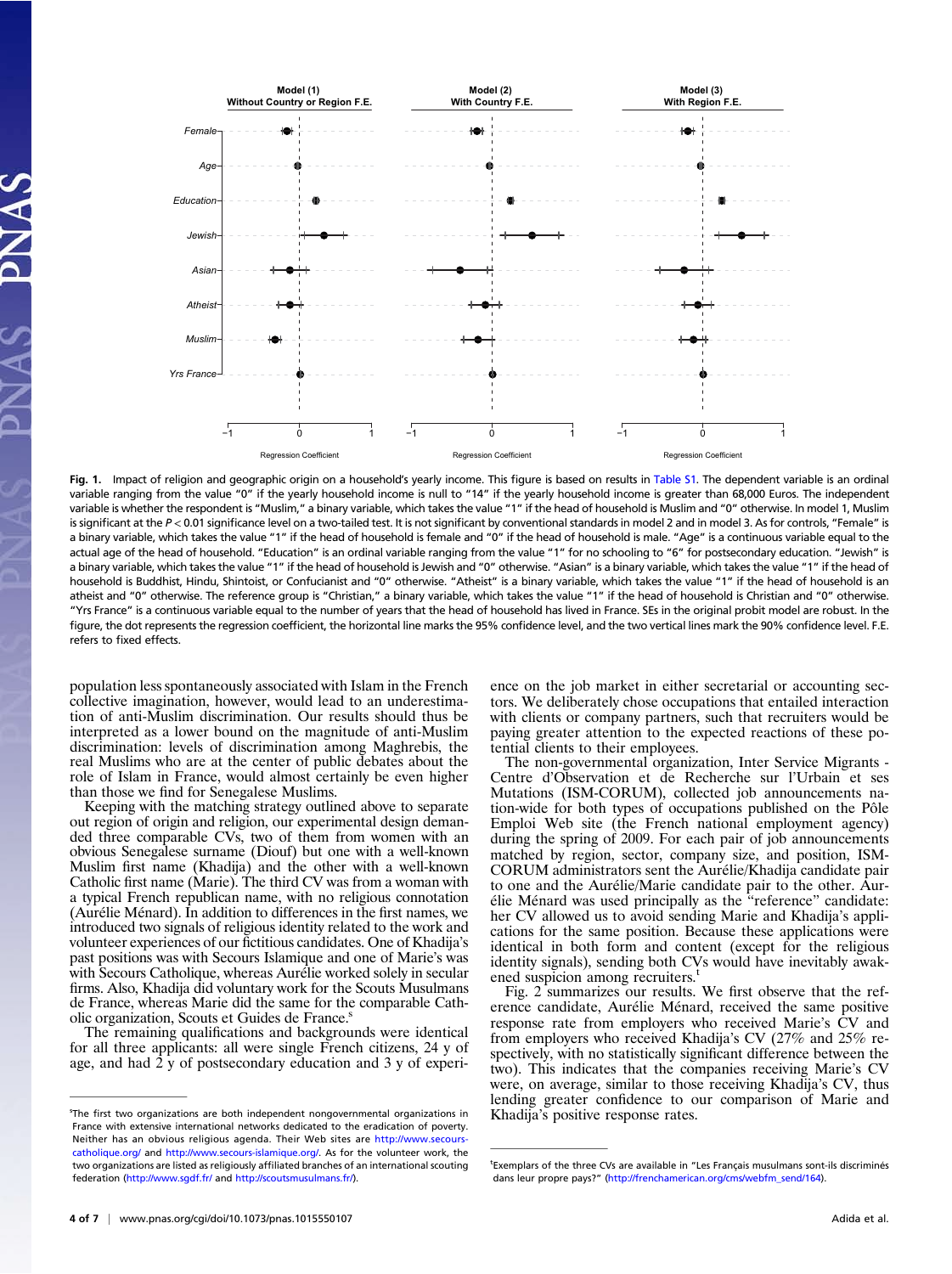

POLITICAL SCIENCES

POLITICAL<br>SCIENCES

Fig. 2. (A) Substantive effect of Khadija Diouf vs. Marie Diouf. (B) Statistical significance of the Khadija Diouf effect. This figure is based on results in [Table S3](http://www.pnas.org/lookup/suppl/doi:10.1073/pnas.1015550107/-/DCSupplemental/pnas.201015550SI.pdf?targetid=nameddest=ST3) from [Dataset S1.](http://www.pnas.org/lookup/suppl/doi:10.1073/pnas.1015550107/-/DCSupplemental/sd01.xls) In B, the dot represents the difference in response rates, the horizontal line marks the 95% confidence level, and the two vertical lines mark the 90% confidence level.

The difference between Marie and Khadija's positive response rates is striking. Although Marie Diouf received a positive response rate of 21%, Khadija Diouf received a positive response rate of only 8% (Fig. 2A). This 13-percentage point difference is statistically significant at the 99% confidence level and indicates that for every 100 positive responses received by Marie Diouf, Khadija Diouf received only 38 positive responses, or 2.5 times less.<sup>u</sup> Furthermore, these results hold in a multivariate regression controlling for regional differences, employment sector, company size, occupation, contract type, and whether or not the CV included a photograph.<sup>V</sup> Notably, the first 214 applications we sent had no pictures of the candidates. The next 61 included the same picture for the two Dioufs as a signal that they were not North Africans. Furthermore, there were no religious symbols in the photographs, indicating to recruiters that Khadija Diouf is not an orthodox Muslim. The results with and without the photographs were not statistically different from each other. This experiment thus provides a clear indication that in at least one sector of the French labor market and controlling for the can-

didate's ethnicity among other characteristics, there is significant religious discrimination.

## Consequences of Religious Discrimination

Does the discrimination experienced by Muslim candidates in the French labor market correspond to an economic disadvantage on the part of Muslim immigrants relative to their Christian counterparts? To answer this question, we rely on the Laitin/CSA survey of 511 Senegalese Christians and Senegalese Muslims living in France in 2009. We previously established that these two groups immigrated into France in a single wave during the 1970s. To ensure a fair comparison, we must also ask whether the first immigrants of respondent families to France started out on equal footing. The only critical difference on the arrival in France of Senegalese Muslims and Senegalese Christians relates to education. Senegalese Christians were slightly more educated than Muslims: whereas the probability of having a secondary or a postsecondary education is 36% among Senegalese Christians, it is 27% among Senegalese Muslims (a difference that is significant at the 95% confidence level).<sup>w</sup> These results are consistent with ethnographic accounts of Senegalese Christians' access to better

<sup>&</sup>lt;sup>u</sup>We code a response as positive when the candidate receives a call or an e-mail back from the employer inviting her for an interview, and we code a response as negative when a candidate receives no response from the employer or when the employer calls her back to turn her down. Our focus on callbacks as the outcome of interest may lead us to underestimate the extent of anti-Muslim discrimination in this context, if we believe that French companies face pressure to demonstrate that they are not discriminating against minorities: Muslims may receive callbacks so that the firm appears not to discriminate against them. This bias, if true, would work against finding an anti-Muslim effect, thus reinforcing our confidence that our result represents a lower bound on the extent of anti-Muslim discrimination.

v The ordered probit estimation is not shown but is available from the authors.

wData from the 2002 Senegalese census (23), which will be reported on in a future paper, reveal precisely the same degree of educational difference between the subset of Muslim and Christian Joolas and Serers who have a relative living in Europe. A total of 57% of Muslim respondents who had a relative in Europe had only a primary or middle school education, whereas 42% had higher levels of education. For Christians, the figures are 53% for only primary or middle school education and 47% for more advanced levels of education. These differences are significant at the 99% level but are not radically different substantively. These data add confidence that the Laitin/ CSA survey was representative of the two ethnolinguistic migrant groups in France.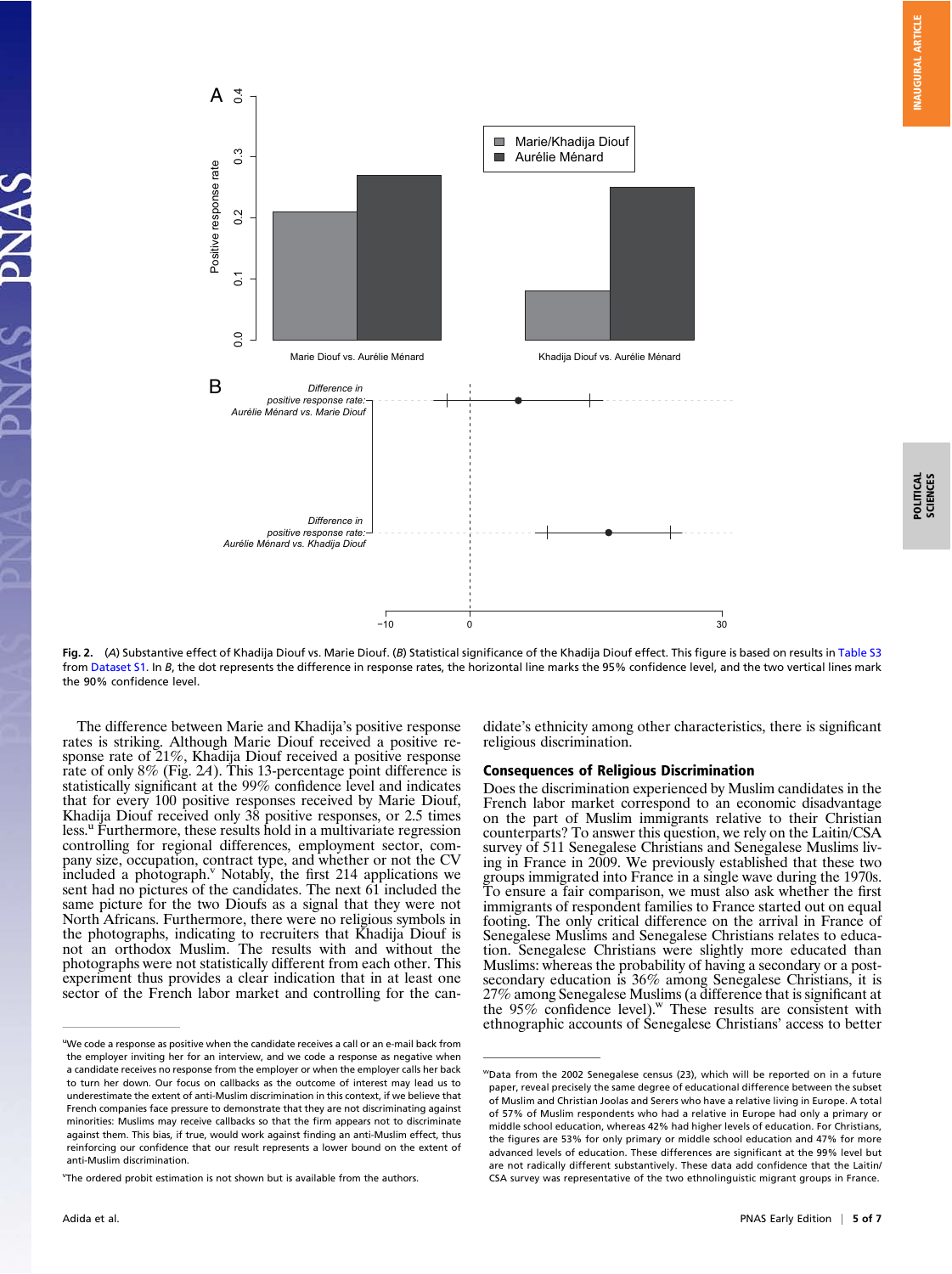

Fig. 3. Total income effect of Christian vs. Muslim household (Hh). This figure is based on results in [Table S4](http://www.pnas.org/lookup/suppl/doi:10.1073/pnas.1015550107/-/DCSupplemental/pnas.201015550SI.pdf?targetid=nameddest=ST4) from [Dataset S2](http://www.pnas.org/lookup/suppl/doi:10.1073/pnas.1015550107/-/DCSupplemental/sd02.xls) and its codebook [\(Dataset S3](http://www.pnas.org/lookup/suppl/doi:10.1073/pnas.1015550107/-/DCSupplemental/sd03.xls)). Predicted probabilities of reaching each income category are calculated for each household. They are then averaged out for Christian households and for Muslim households for cases in which all other independent variables in the model are at their Christian/Muslim household mode. This captures the total effect on household income of being a Christian household vs. a Muslim household. Similar graphs were produced (i) holding all other variables at the sample mode, (ii) holding all other variables at their Christian/Muslim household mean  $\pm$  1 SD, and (iii) holding all other variables at the sample mean  $\pm$  1 SD. All present the same pattern as that illustrated here.

quality education through their religious network (i.e., Catholic schools). A proper matching strategy between Senegalese Christians and Senegalese Muslims thus requires that we control for the first migrant's level of education, which, given their high overlap in educational achievement, is statistically feasible.

We can now ask, controlling notably for the educational level of the first migrant, whether Senegalese Christians have been more successful in breaking through social and economic glass ceilings in France than have Senegalese Muslims. With this procedure, we are confident that any differences found between the two groups are the result of some aspect of their religious upbringing or practice, because geographic origin does not vary and initial human capital is controlled for.<sup>x</sup>

We estimate the determinants of immigrant income in France today via an ordered probit regression with robust SEs, with the current monthly household income as the dependent variable. The explanatory variables are the religious tradition of the household, the head of household's gender and educational level, and the educational level of the head of household's ancestor who was the first to come to France. (Recall that there is no need for a second model with country fixed effects because all respondents are from Senegal. This is the key to our matching strategy.) As illustrated in [Table S4,](http://www.pnas.org/lookup/suppl/doi:10.1073/pnas.1015550107/-/DCSupplemental/pnas.201015550SI.pdf?targetid=nameddest=ST4) we find that households with a Christian religious tradition are significantly richer than households with a Muslim religious tradition (significant at the  $99\%$  level).<sup>y</sup> More precisely, when we estimate marginal effects and hold all other explanatory variables in the model at their predicted sample mean, the results indicate that Muslim households make, on average, 400 Euros less than Christian households each month, the equivalent of 15% of the average monthly income or 17% of the median monthly income for France

in 2007 (26).<sup> $2$ </sup> Fig. 3 further illustrates the effect of household religion for each income category: it indicates that Muslim households are more likely to fall into lower income categories, whereas Christian households are more likely to fall into higher income categories. In sum, even controlling for the educational level of the first migrant to France, there is a significant negative Muslim effect on present day household income. We can therefore infer that the job discrimination revealed in the section on our matching strategy has broad implications for differences in today's household income for Muslims.

#### Summary and Extensions

In this paper, we have shown that both public debate and previous research on the implications of religious difference for integration into Europe, and France in particular, have yielded ambiguous results. Relying on a matching strategy and replicating well-understood CV experiments, we have been able to identify a statistically and substantively strong level of religious discrimination in at least one sector of the French labor market. Relying on that same matching strategy but now through a largen survey of the descendants of Senegalese migrants into France, we are able to show one potential implication of job discrimination, namely, that over two generations Muslims have done less well economically than comparable Christians.

Some big questions remain unanswered, however. We still have not identified the mechanisms by which Muslims face relative economic failure. Consider the results on job discrimination. They may reflect a "taste" that *français de souche* (rooted French), those with four grandparents born within the French hexagon, have for fellow Christians. They may reflect instead an ability of Senegalese Christians to communicate trust and desire to succeed better than Senegalese Muslims, who lack comparable civic connections (e.g., through the Church) with French people. Alternatively, they may reflect cultural practices of Muslims that signal to French employers a lower commitment to the job.

To address these core questions on mechanisms and relying on the same matching strategy, we have conducted a range of ethnographic interviews and experimental game-theory interventions focusing on the behavior of Senegalese Christians and Senegalese Muslims toward the French and vice versa. Our

x We assume here that an individual's education captures human capital. This may not always be the case, for example, if a virtuous cycle exists between an individual's human capital and his or her community's human capital. In this case, the gap in income that we identify may be attributable to differences in the communities' levels of human capital. However, without a measure of community level of human capital, we cannot control for this here.

<sup>&</sup>lt;sup>y</sup>In [Table S4,](http://www.pnas.org/lookup/suppl/doi:10.1073/pnas.1015550107/-/DCSupplemental/pnas.201015550SI.pdf?targetid=nameddest=ST4) the variables "Gender of head of household" and "Educational level of head of household" introduce a number of missing observations. When we run the regression with only "Christian household" and "Educational level of first migrant" on the righthand side, our observations increase to 372 and the effect of Christian household continues to be positive and statistically significant. When we look at the respondents who are excluded from the analysis because of missing data, we find that 23% of them are Muslims (compared with 16.5% Christian) and that they are poorer than the average respondent. Hence, the bias introduced by missing data is likely to result in an underestimation of the negative Muslim effect on household income.

<sup>&</sup>lt;sup>z</sup>The average annual household income in 2007 was 33,100 Euros (or an average monthly income of 2,758 Euros); the median annual household income in 2007 was 27,630 Euros (or a median monthly income of 2,302 Euros) (26).